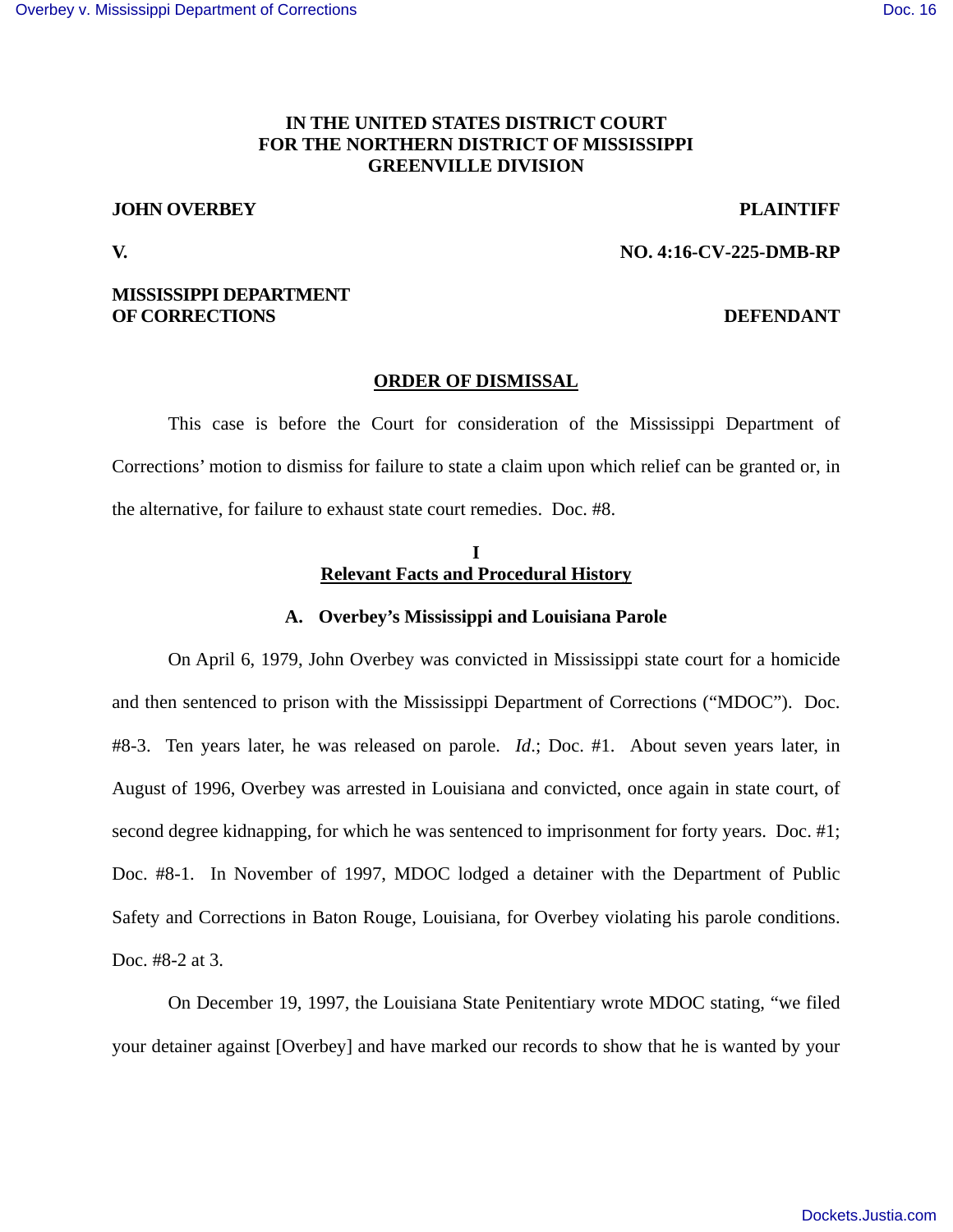office. For your information subject's earliest release date is 8/9/2036 via full term. You will be notified approximately thirty (30) days prior to his release." Doc. #8-2 at 1.

 Eighteen years later, on December 30, 2015, the Louisiana State Penitentiary wrote MDOC, inquiring about the removal of the detainer and providing MDOC a form to fill in. *Id*. at 2. MDOC responded on January 6, 2016, by checking the option "Offender is WANTED by [MDOC]. Do not remove detainer." *Id*.

After receiving the letter, the Louisiana Board of Pardons, Committee on Parole, issued a decision on April 14, 2016, that Overbey was

## **GRANTED** parole … To Detainer – STATE OF MISSISSIPPI.

Doc. # 1 at 5. Overbey alleges, however, that Mississippi failed to execute the detainer and pick him up. *Id.* at 2. On December 22, 2016, Louisiana wrote Overbey to inform him that his parole was rescinded for failure to "provide an approved Louisiana residence plan." Doc. #7 at 4. The Louisiana Board of Pardons scheduled another parole hearing for Overbey for February 9, 2017. Id..<sup>1</sup> Overbey states that he was unaware until November 16, 2016, that he was eligible for "in state" parole but by then had too little time to identify a suitable Louisiana address for release. *Id.* at 1–2.

## **B. This Action**

Sometime before November 14, 2016, Overbey filed a pro se "Motion to Show Cause" in this Court.<sup>2</sup> Doc. #1. As of August 10, 2016, Overbey alleges that even though he was paroled from his Louisiana custody he has not yet been released because of a detainer lodged against him by the State of Mississippi related to his Mississippi parole. *Id*. at 2. Finally, Overbey alleges he

1

<sup>&</sup>lt;sup>1</sup> The record does not reflect the outcome of the February 9, 2017, hearing.

 $2^2$  The postmark on the envelope in which the motion was sent to the Court is illegible, and it appears Overbey did not include a date on the motion.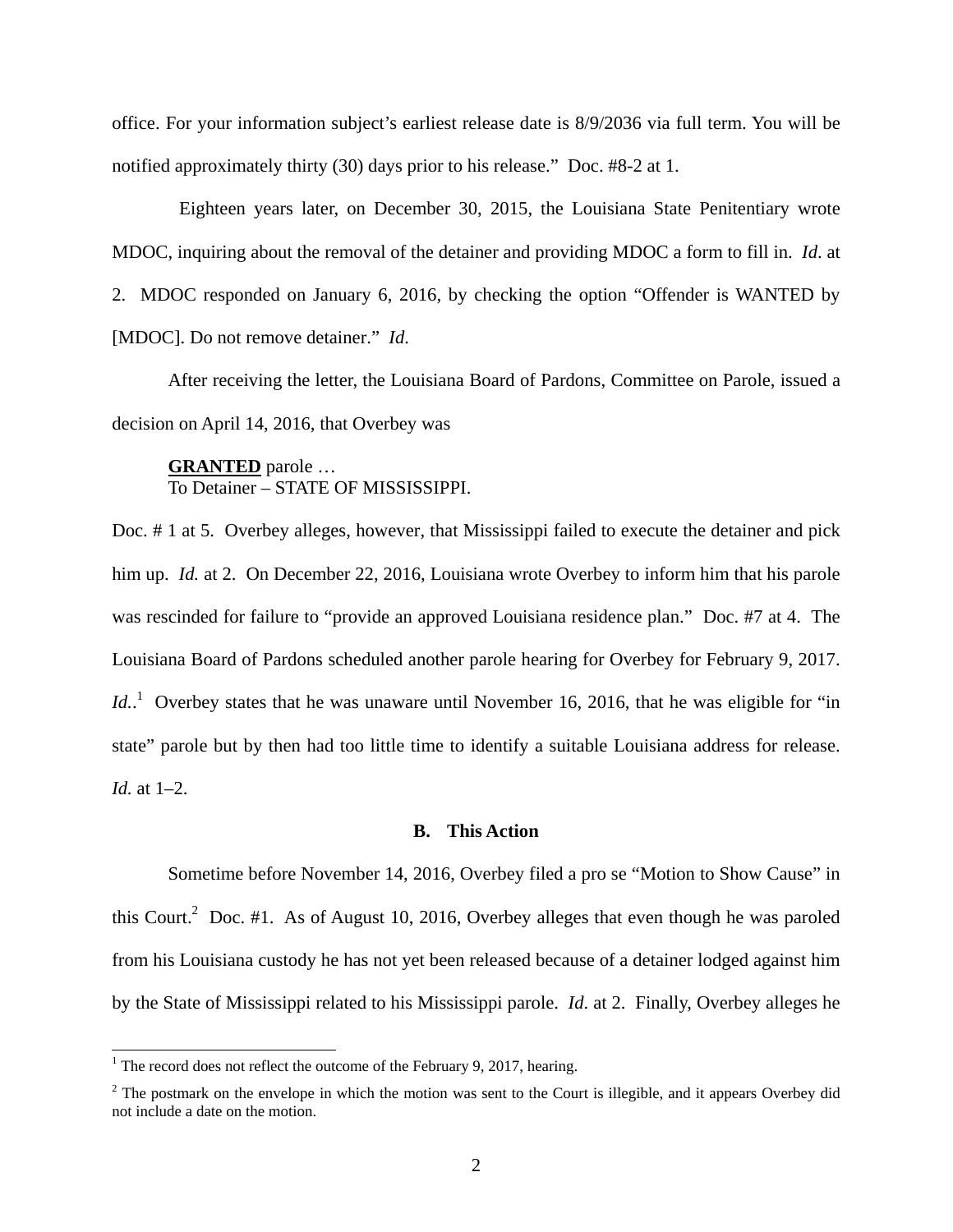has not been transferred to Mississippi custody and remains in the custody of the Louisiana Department of Corrections. *Id.* Overbey seeks an order requiring the State of Mississippi to either execute its detainer against him or remove the detainer so that he can be released by the State of Louisiana to his family. *Id.*

On December 28, 2016, MDOC, construing the motion as a petition for a writ of habeas corpus under 28 U.S.C. § 2254, moved to dismiss Overbey's motion for failure to state a claim upon which relief may be granted or, alternatively, as unexhausted. Doc. #8. Overbey responded on January 17, 2017, opposing the construction of his motion as a petition for habeas corpus. He did not address the issue of exhaustion. Doc. #10 at 1–2. On February 3, 2017, United States Magistrate Judge Roy Percy ordered Overbey to "notify the court, within twenty-one (21) days … whether he intends to proceed with his pleading or whether he wishes to withdraw it," advising Overbey of the Court's intention to construe his pleading as a petition for writ of habeas corpus filed under 28 U.S.C. § 2241. Doc. #12. In the order, Judge Percy noted that "Overbey seeks to challenge his continued Louisiana detention on the basis of a detainer filed by the State of Mississippi. A habeas petition is the proper vehicle for him to do so." *Id.* (citing *Braden v. 30th Judicial Circuit Court*, 410 U.S. 484, 485 (1973)).Overbey filed no response, and the time allowed for him to do so has passed.

On May 23, 2017, this Court, pursuant to its independent obligation to determine whether subject matter jurisdiction exists, issued an order requiring Overbey to show cause why this action should not be dismissed. Doc. #13. In response, on June 5, 2017, Overbey filed an "Answer to Motion to Show Cause." Doc. #14.

## **II Habeas Petition**

MDOC addressed Overbey's pleading as a habeas proceeding pursuant to 28 U.S.C. §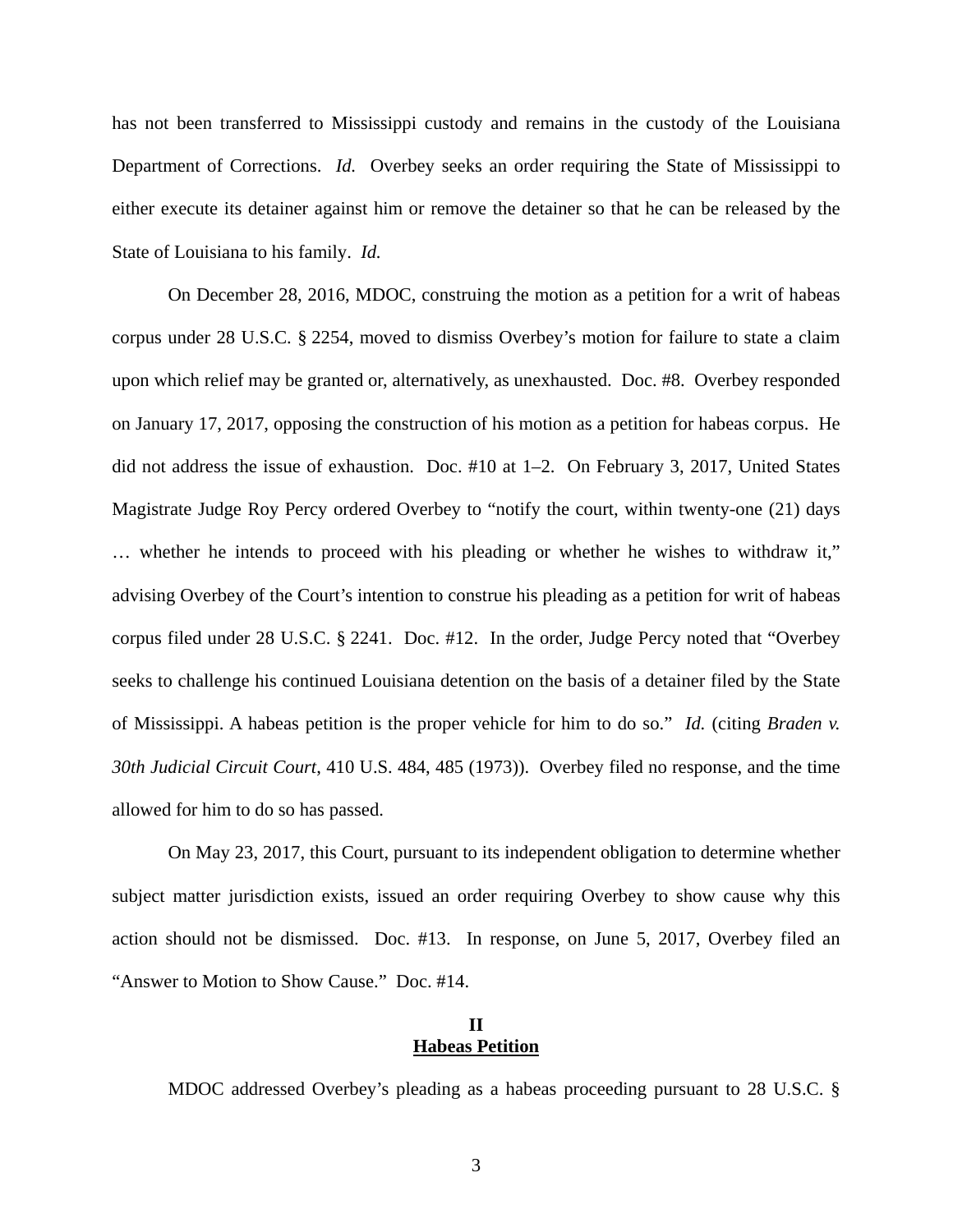2254. Overbey argues that his motion is not a habeas petition because is not attacking his convictions but rather MDOC's delay in executing the detainer filed against him. The Fifth Circuit has held that "a motion to have [a] detainer removed [is] a challenge to the manner in which [a] sentence is being executed. The motion therefore [is] a petition for relief pursuant to 28 U.S.C. § 2241." *United States v. Hudson*, 157 F.3d 902 (5th Cir. 1998). Accordingly, the Court construes Overbey's pleading as a habeas petition under § 2241.

## **III Jurisdiction**

Overbey is currently in custody in Louisiana but petitioned this Court for a writ of habeas corpus, naming MDOC as the respondent. Before proceeding, the Court must determine whether it has jurisdiction to consider Overbey's petition.

In determining whether the Court has jurisdiction over Overbey's habeas petition, the Court must first identify the proper respondent to the petition, and then determine whether the district has jurisdiction over him or her. *Rumsfeld v. Padilla*, 542 U.S. 426, 434 (2004). These "immediate-custodian" and "territorial-jurisdiction" rules, however, are not jurisdictional "in the sense of a limitation on subject-matter jurisdiction." *Id.* at 451 (Kennedy, J., concurring). Instead, "[b]ecause [these] rules are like personal jurisdiction or venue rules, objections to the filing of petitions based on those grounds can be waived by the Government." *Id*. at 452 (Kennedy, J., concurring).

 "[T]he proper respondent to a habeas petition is the person who has custody over the petitioner." *Id*. at 434 (citing 28 U.S.C. § 2242) (internal quotations and brackets omitted); *see* § 2243 ("The writ, or order to show cause shall be directed to the person having custody of the person detained."). When a habeas petitioner challenges his present physical confinement, "the proper respondent is the warden of the facility where the prisoner is being held ...." *Rumsfeld*,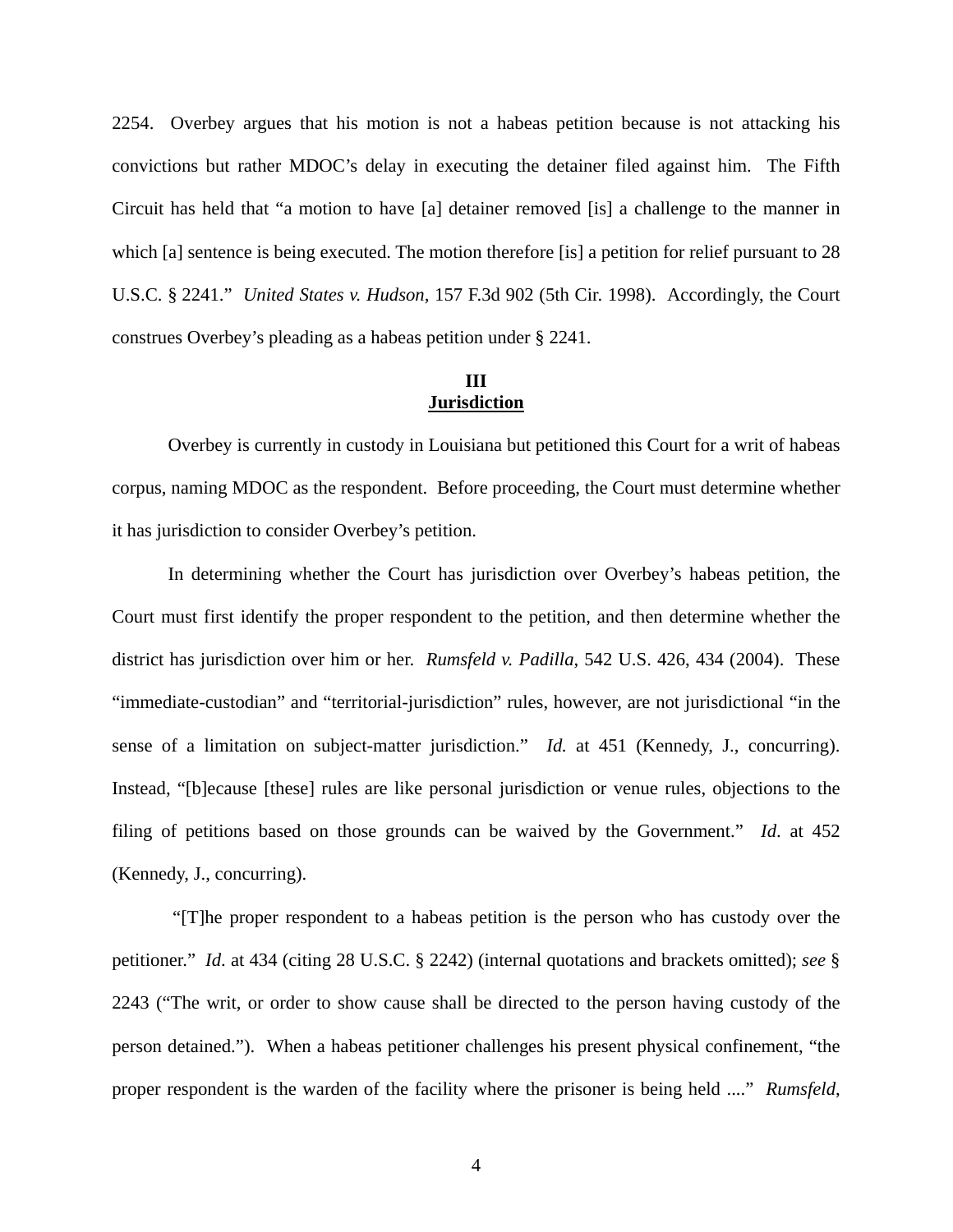542 U.S. at 435. However, "a habeas petitioner who challenges a form of 'custody' other than present physical confinement may name as respondent the entity or person who exercises legal control with respect to the challenged 'custody.'" *Id.* at 438. "[T]he 'in custody' determination is made at the time the habeas petition is filed." *Zalawadia v. Ashcroft*, 371 F.3d 292, 297 (5th Cir. 2004).

When he filed his petition, Overbey was in physical custody in Louisiana. But Overbey does not attack his physical confinement as a result of the Louisiana conviction. Overbey's petition seeks a court order for Mississippi to execute its detainer. Doc. #1 at 2–4. In Overbey's response to the Court's show cause order, he states that his

problem concerns Mississippi (detainer) …. [He] was granted parole by the state of Louisiana only to have his parole rescinded when Mississippi from April 15 2016 until Dec. 2016 did not come and get him. Therefore a liberty interest is involved. Did not Mississippi have a time limitation to get Overbey? Surely not 9 months, then still not doing so. Did Mississippi violate a state of limitation period in failing to get Overbey? Invoking jurisdiction to intervene?

Doc. #14 at 2.

When a prisoner attacks an interstate detainer on federal habeas corpus grounds, the prisoner is 'in custody' in the detainer-issuing state by virtue of the detainer, even though he is physically confined in another state. *Braden*, 410 U.S. at 498–99 (Alabama prisoner who filed habeas petition in Western District of Kentucky challenging detainer lodged against him in Kentucky state court was in custody in Kentucky by virtue of detainer). "[T]he State holding the prisoner in immediate confinement acts as agent for the demanding State." *Id*. Thus, based on Overbey's motion and response, the proper respondent is the person who has control over Overbey's Mississippi detainer.

Without challenging Overbey's naming of MDOC as the respondent, MDOC moved to dismiss his petition, ostensibly conceding that it is the proper respondent. Doc. #8. Additionally,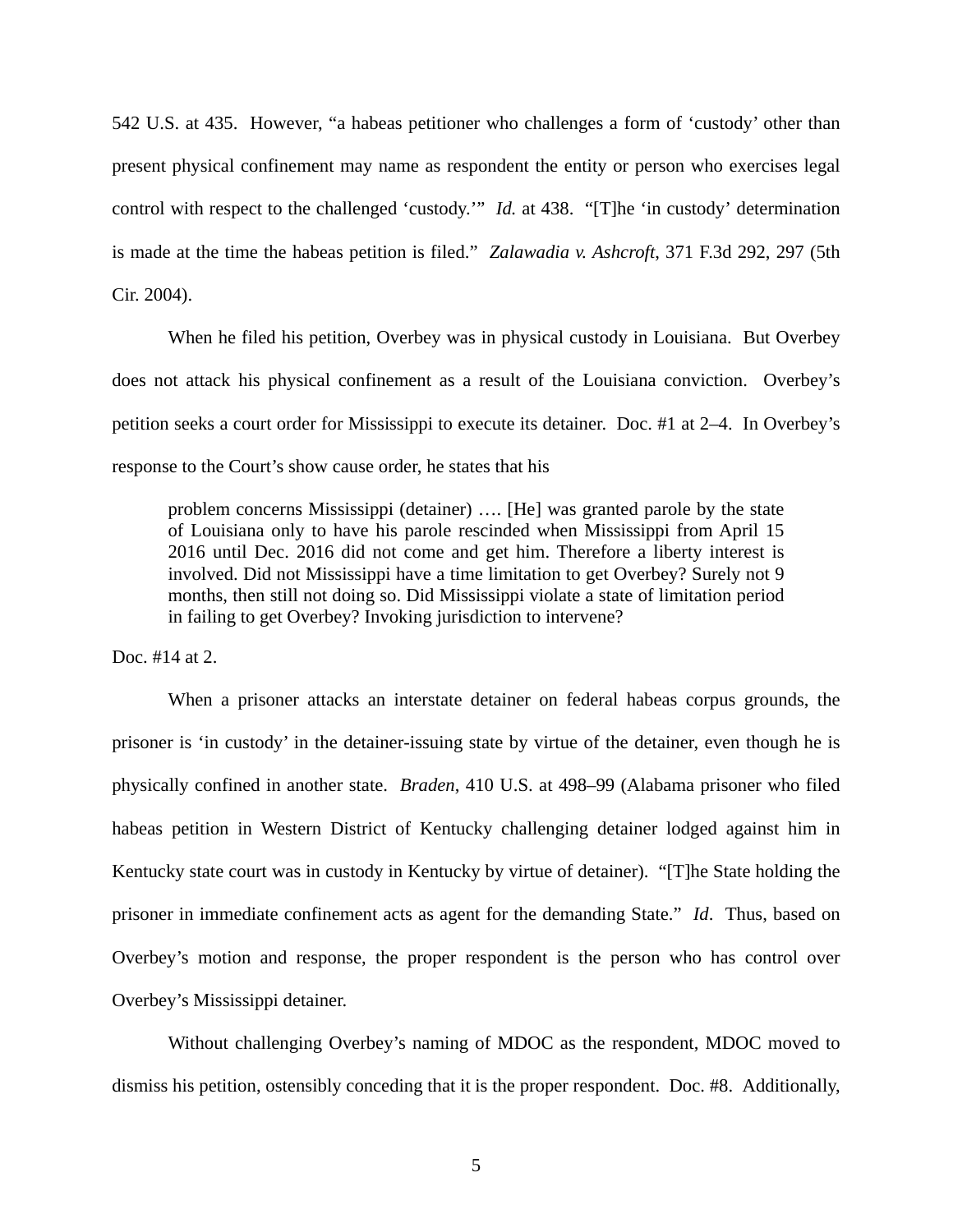correspondence concerning MDOC's detainer came from Parchman, Mississippi—a territory within this Court's jurisdiction. Therefore, the Court has jurisdiction over personnel at Parchman who exercise legal control over Overbey's challenged custody. *Braden*, 410 U.S. at 495 (court's ability to grant habeas relief "within their respective jurisdictions" under § 2241(a) requires "nothing more than that the court issuing the writ have jurisdiction over the custodian"); *Rumsfeld*, 542 U.S. at 442. Accordingly, the Court is satisfied that it has jurisdiction over Overbey's habeas petition.

## **IV Motion to Dismiss for Failure to Exhaust**

MDOC argues Overbey's petition should be dismissed for failure to exhaust available state court remedies. Doc. # 8 at 5–7.

"A post-trial state prisoner seeking relief under § 2241 is required to exhaust state remedies." *Marshall v. Tanner*, 651 F. App'x 254, 255 (5th Cir. 2016). "'Exceptions to the exhaustion requirement are appropriate where the available administrative remedies either are unavailable or wholly inappropriate to the relief sought, or where the attempt to exhaust such remedies would itself be a patently futile course of action.'" *Fuller v. Rich*, 11 F.3d 61, 62 (5th Cir. 1994) (quoting *Hessbrook v. Lennon,* 777 F.2d 999, 1003 (5th Cir. 1985)). "[E]xceptions to the exhaustion requirement apply only in 'extraordinary circumstances,' and the petitioner bears the burden of demonstrating the futility of administrative review. *Id*. (internal citation omitted).

The exhaustion requirement is satisfied when the habeas claim has been presented to the highest state court in a procedurally proper manner. *Rome v. Kyle*, No. 93-5551, 1994 WL 708768, \*3 (5th Cir. Nov. 30, 1994). If a petitioner fails to exhaust his claims before seeking federal habeas relief, his federal habeas petition must ordinarily be dismissed. *Id.* at \*2, \*3 (affirming district court's dismissal without prejudice of § 2241 complaint for failure to exhaust).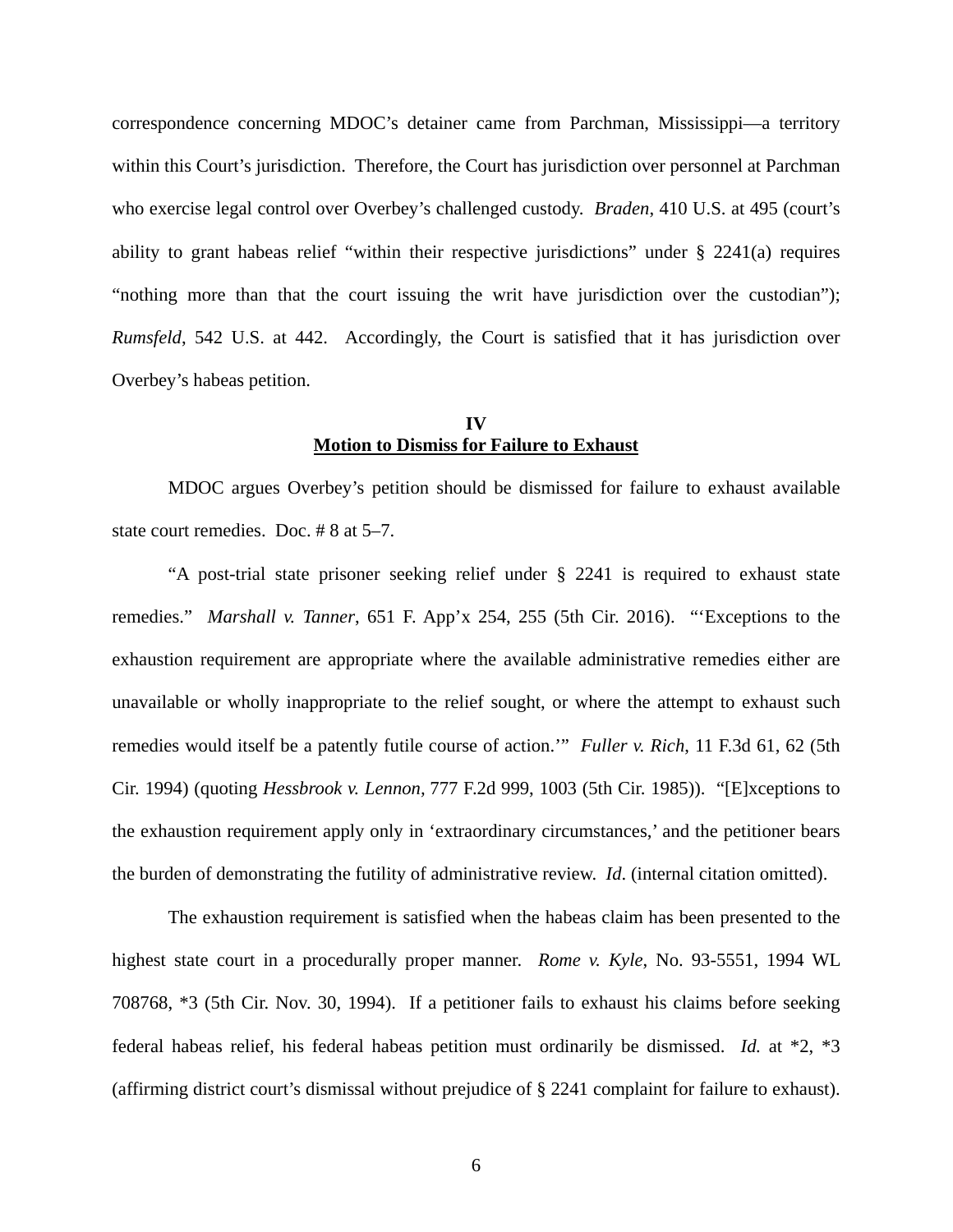In Mississippi, the highest state court for criminal matters is the Mississippi Supreme Court. *See Jackson v. Anderson*, 112 F.3d 823, 825 (5th Cir. 1997).

To date, Overbey has no former or pending cases in the Mississippi Supreme Court.<sup>3</sup> As a result, he cannot currently challenge MDOC's failure to execute his detainer in a federal habeas proceeding. Accordingly, Overbey must show extraordinary circumstances to excuse his failure to exhaust. *See, e.g., Taylor v. United States Treasury Dept*., 127 F.3d 470, 477 (5th Cir. 1997) ("While courts have discretion in applying the jurisprudential exhaustion requirement, the exercise of that discretion is circumscribed in that a court should only excuse a claimant's failure to exhaust administrative remedies in extraordinary circumstances." ) (internal citation omitted). He has not. Therefore, dismissal for lack of exhaustion is warranted.<sup>4</sup>

## **V Stay of Action**

MDOC argues this Court should not stay this action while Overbey pursues his state court remedies. In support of its motion, MDOC relies on *Rhines v. Weber*, which held that because the one-year statute of limitations on § 2254 petitions imposed by the Antiterrorism and Effective Death Penalty Act of 1996 ("AEDPA"), a district court has discretion to stay a "mixed" petition to allow the petitioner time to present his unexhausted claims to the state court and then return to federal court review for his perfected petition.  $544$  U.S.  $269$ ,  $278-79$   $(2005)$ .<sup>5</sup>

<sup>&</sup>lt;sup>3</sup> The Court takes judicial notice of the Mississippi Supreme Court's website, which shows no pending or former cases filed by Overbey. *See Hyder v. Quarterman*, No. 07-291, 2007 WL 4300446, at \*3 (S.D. Tex. Oct. 10, 2007) ("The Fifth Circuit has determined that courts may take judicial notice of governmental websites.") (collecting cases).

<sup>4</sup> A district court has discretion to consider the merits of unexhausted habeas claims. *Jones v. Jones*, 163 F.3d 285, 299 (5th Cir. 1998). Because the result of Overbey's February 2017 parole hearing is potentially relevant to the resolution of Overbey's claims and is unclear from the record, the Court declines to exercise its discretion to address the claims on the merits.

<sup>5</sup> The Court notes that Overbey's motion is not a "mixed" petition with exhausted and unexhausted claims. In *Pace v. DiGuglielmo*, which was issued the month after *Rhines*, the Supreme Court suggested that *Rhines* may apply in limited circumstances outside the context of a mixed petition. 544 U.S. 408 (2005). Although the Fifth Circuit Court of Appeals appears not to have spoken on the issue, several courts have concluded that *Pace* extended the